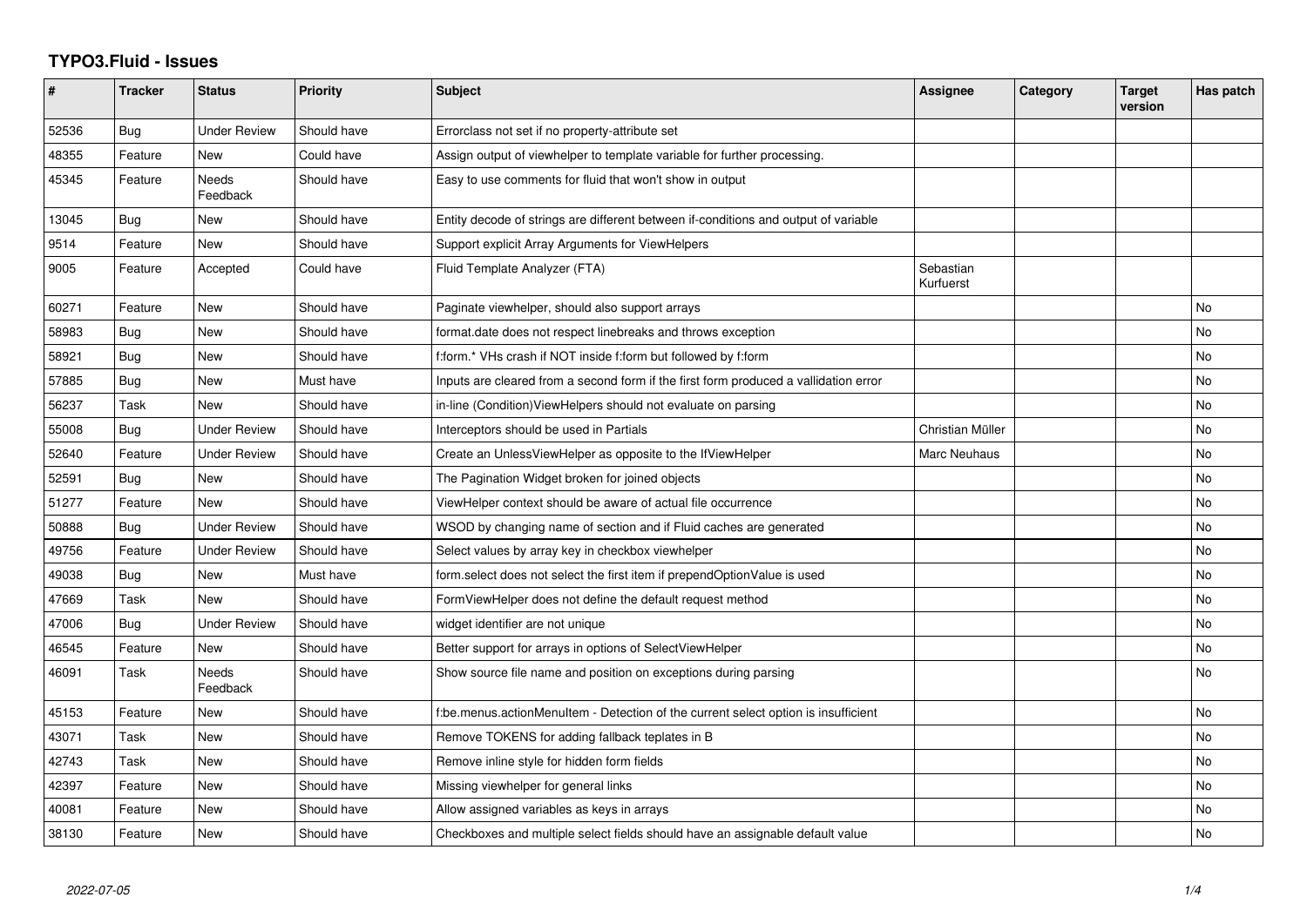| #     | <b>Tracker</b> | <b>Status</b>       | <b>Priority</b> | <b>Subject</b>                                                                                              | Assignee               | Category | <b>Target</b><br>version | Has patch |
|-------|----------------|---------------------|-----------------|-------------------------------------------------------------------------------------------------------------|------------------------|----------|--------------------------|-----------|
| 37095 | Feature        | <b>New</b>          | Should have     | It should be possible to set a different template on a Fluid TemplateView inside an<br>action               | Christopher<br>Hlubek  |          |                          | <b>No</b> |
| 33215 | Feature        | New                 | Should have     | RFC: Dynamic values in ObjectAccess paths                                                                   |                        |          |                          | No        |
| 28554 | Bug            | New                 | Should have     | (v4) implement feature flag to disable caching                                                              |                        |          |                          | No        |
| 28553 | Bug            | New                 | Should have     | improve XHProf test setup                                                                                   |                        |          |                          | No        |
| 28552 | Bug            | New                 | Should have     | (v5) write ViewHelper test for compiled run; adjust functional test to do two passes<br>(uncached & cached) |                        |          |                          | No        |
| 28551 | Bug            | Accepted            | Should have     | (v4) backport VHTest                                                                                        | Sebastian<br>Kurfuerst |          |                          | No        |
| 28550 | Bug            | <b>New</b>          | Should have     | (v4) make widgets cacheable, i.e. not implement childnodeaccess interface                                   |                        |          |                          | <b>No</b> |
| 28549 | Bug            | <b>New</b>          | Should have     | make widgets cacheable, i.e. not implement childnodeaccess interface                                        |                        |          |                          | <b>No</b> |
| 5636  | Task           | <b>Under Review</b> | Must have       | Form_RadioViewHelper and CheckBoxViewHelper miss check for existing object<br>before it is accessed.        |                        |          |                          | <b>No</b> |
| 3291  | Feature        | Needs<br>Feedback   | Should have     | Cacheable viewhelpers                                                                                       |                        |          |                          | No        |
| 36559 | Feature        | New                 | Could have      | New widget progress bar                                                                                     |                        |          |                          | Yes       |
| 52419 | Bug            | <b>New</b>          | Should have     | Wrong PHPDocs notation for default value inline f:translate viewhelper                                      |                        |          | 2.0                      | No.       |
| 62346 | Feature        | <b>New</b>          | Could have      | f:comment should have high precende                                                                         |                        | Core     | 3.x                      | <b>No</b> |
| 4704  | Feature        | New                 | Should have     | Improve parsing exception messages                                                                          |                        | Core     |                          |           |
| 1907  | Feature        | <b>New</b>          | Could have      | Default values for view helpers based on context                                                            |                        | Core     |                          |           |
| 46257 | Feature        | <b>Under Review</b> | Should have     | Add escape sequence support for Fluid                                                                       |                        | Core     |                          | No        |
| 39990 | <b>Bug</b>     | New                 | Should have     | Same form twice in one template: hidden fields for empty values are only rendered<br>once                   |                        | Core     |                          | <b>No</b> |
| 33551 | <b>Bug</b>     | New                 | Must have       | View helper values break out of a partial scope                                                             | Sebastian<br>Kurfuerst | Core     |                          | No        |
| 33394 | Feature        | Needs<br>Feedback   | Should have     | Logical expression parser for BooleanNode                                                                   | <b>Tobias Liebig</b>   | Core     |                          | No        |
| 30555 | Feature        | <b>New</b>          | Could have      | Make TagBuilder more extensible                                                                             |                        | Core     |                          | No        |
| 27607 | <b>Bug</b>     | <b>New</b>          | Must have       | Make Fluid comparisons work when first element is STRING, second is NULL.                                   |                        | Core     |                          | No        |
| 12863 | Bug            | <b>New</b>          | Should have     | Attributes of a viewhelper can't contain a '-'                                                              | Sebastian<br>Kurfuerst | Core     |                          | No        |
| 10472 | Feature        | New                 | Could have      | <b>Fluid Standalone distribution</b>                                                                        |                        | Core     |                          | No        |
| 3481  | Bug            | New                 | Should have     | Use ViewHelperVariableContainer in PostParseFacet                                                           |                        | Core     |                          | No        |
| 51239 | <b>Bug</b>     | <b>Under Review</b> | Must have       | AbstractViewHelper use incorrect method signature for "\$this->systemLogger->log()"                         | Adrian Föder           | Core     |                          | Yes       |
| 32035 | Task           | New                 | Should have     | Improve fluid error messages                                                                                |                        | Core     |                          | Yes       |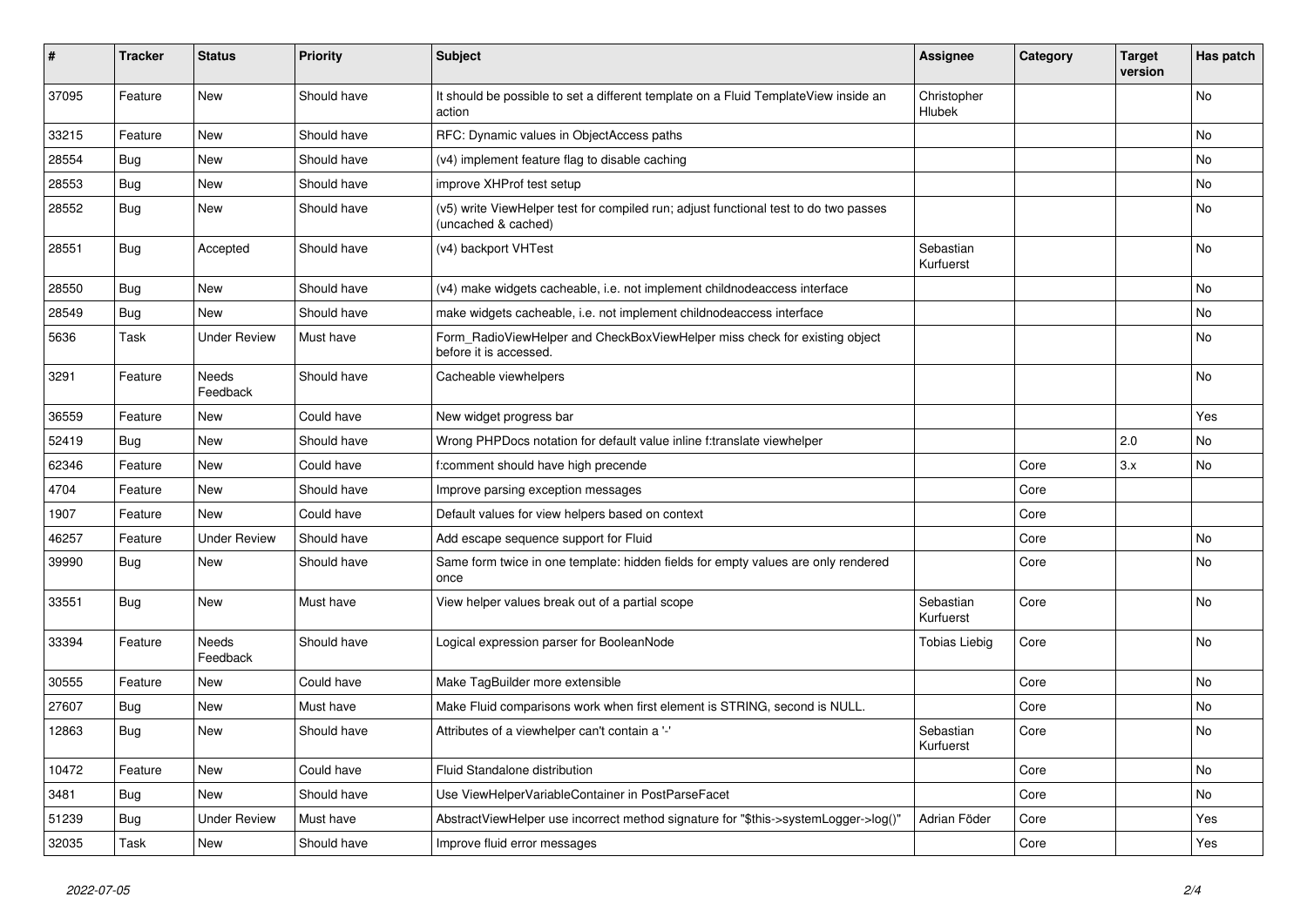| $\vert$ # | <b>Tracker</b> | <b>Status</b>       | <b>Priority</b>      | <b>Subject</b>                                                                                         | <b>Assignee</b>             | Category    | <b>Target</b><br>version | Has patch |
|-----------|----------------|---------------------|----------------------|--------------------------------------------------------------------------------------------------------|-----------------------------|-------------|--------------------------|-----------|
| 7608      | Feature        | <b>New</b>          | Could have           | Configurable shorthand/object accessor delimiters                                                      |                             | Core        |                          | Yes       |
| 46289     | <b>Bug</b>     | Needs<br>Feedback   | Should have          | Enable Escaping Interceptor in XML request format                                                      |                             | View        | 2.0.1                    | No        |
| 60181     | Feature        | New                 | Could have           | Caching mechanism for Fluid Views/Templates                                                            |                             | View        |                          | <b>No</b> |
| 45394     | Task           | New                 | Should have          | Forwardport Unit test for standalone view                                                              |                             | View        |                          | No        |
| 43072     | Task           | New                 | Should have          | Remove TOKENS for adding templates fallback in Backporter                                              |                             | View        |                          | No        |
| 38369     | Bug            | New                 | Must have            | Resource ViewHelpers should not fall back to request package                                           |                             | View        |                          | No        |
| 8989      | Feature        | Needs<br>Feedback   | Could have           | Search path for fluid template files                                                                   |                             | View        |                          | No        |
| 44234     | Bug            | <b>Under Review</b> | Should have          | selectViewHelper's sorting does not respect locale collation                                           |                             | ViewHelpers | 2.1                      | No        |
| 43346     | Feature        | <b>Under Review</b> | Should have          | Allow property mapping configuration via template                                                      | Karsten<br>Dambekalns       | ViewHelpers | 2.1                      | No        |
| 9950      | Task           | New                 | Should have          | Binding to nested arrays impossible for form-elements                                                  |                             | ViewHelpers |                          |           |
| 65424     | Bug            | <b>Under Review</b> | Should have          | SelectViewHelper must respect option(Value Label)Field for arrays                                      |                             | ViewHelpers |                          | <b>No</b> |
| 60003     | Feature        | New                 | Should have          | Add required-Attribute to f:form.password                                                              |                             | ViewHelpers |                          | No        |
| 59057     | Bug            | <b>Under Review</b> | Must have            | Hidden empty value fields shoud be disabled when related field is disabled                             | <b>Bastian</b><br>Waidelich | ViewHelpers |                          | No        |
| 54284     | Bug            | <b>New</b>          | Should have          | Default Option for Switch/Case VH                                                                      |                             | ViewHelpers |                          | No.       |
| 54195     | Task           | New                 | Should have          | Rename and move FormViewHelper's errorClass value, currently 'f3-form-error'                           | Adrian Föder                | ViewHelpers |                          | No        |
| 51100     | Feature        | New                 | Must have            | Links with absolute URI should have the option of URI Scheme                                           |                             | ViewHelpers |                          | No        |
| 49600     | Bug            | New                 | Should have          | f:form tag shown as a HTML on frontend                                                                 |                             | ViewHelpers |                          | No        |
| 40064     | Bug            | New                 | Must have            | Multiselect is not getting persisted                                                                   |                             | ViewHelpers |                          | No        |
| 39936     | Feature        | New                 | Should have          | registerTagAttribute should handle default values                                                      |                             | ViewHelpers |                          | No        |
| 37619     | <b>Bug</b>     | New                 | Should have          | Fatal Error when using variable in name attribute of Section ViewHelper                                |                             | ViewHelpers |                          | No        |
| 36410     | Feature        | <b>New</b>          | Should have          | Allow templates to send arguments back to layout                                                       |                             | ViewHelpers |                          | No        |
| 34682     | Bug            | <b>Under Review</b> | Should have          | Radio Button missing checked on validation error                                                       |                             | ViewHelpers |                          | No        |
| 34309     | Task           | New                 | Could have           | Unknown ViewHelpers cause exception - should be handled more graceful                                  |                             | ViewHelpers |                          | No        |
| 33628     | Bug            | Needs<br>Feedback   | Must have            | Multicheckboxes (multiselect) for Collections don't work                                               | Christian Müller            | ViewHelpers |                          | No        |
| 26664     | Task           | New                 | Won't have this time | Clean up Form ViewHelpers                                                                              |                             | ViewHelpers |                          | No        |
| 26658     | Task           | New                 | Won't have this time | Make Form ViewHelpers consistent                                                                       |                             | ViewHelpers |                          | No        |
| 10911     | Task           | New                 | Should have          | Tx_Fluid_ViewHelpers_Form_AbstractFormViewHelper->renderHiddenIdentityField<br>should be more reliable |                             | ViewHelpers |                          | No        |
| 8648      | Bug            | New                 | Should have          | format.crop ViewHelper should support all features of the crop stdWrap function                        |                             | ViewHelpers |                          | No        |